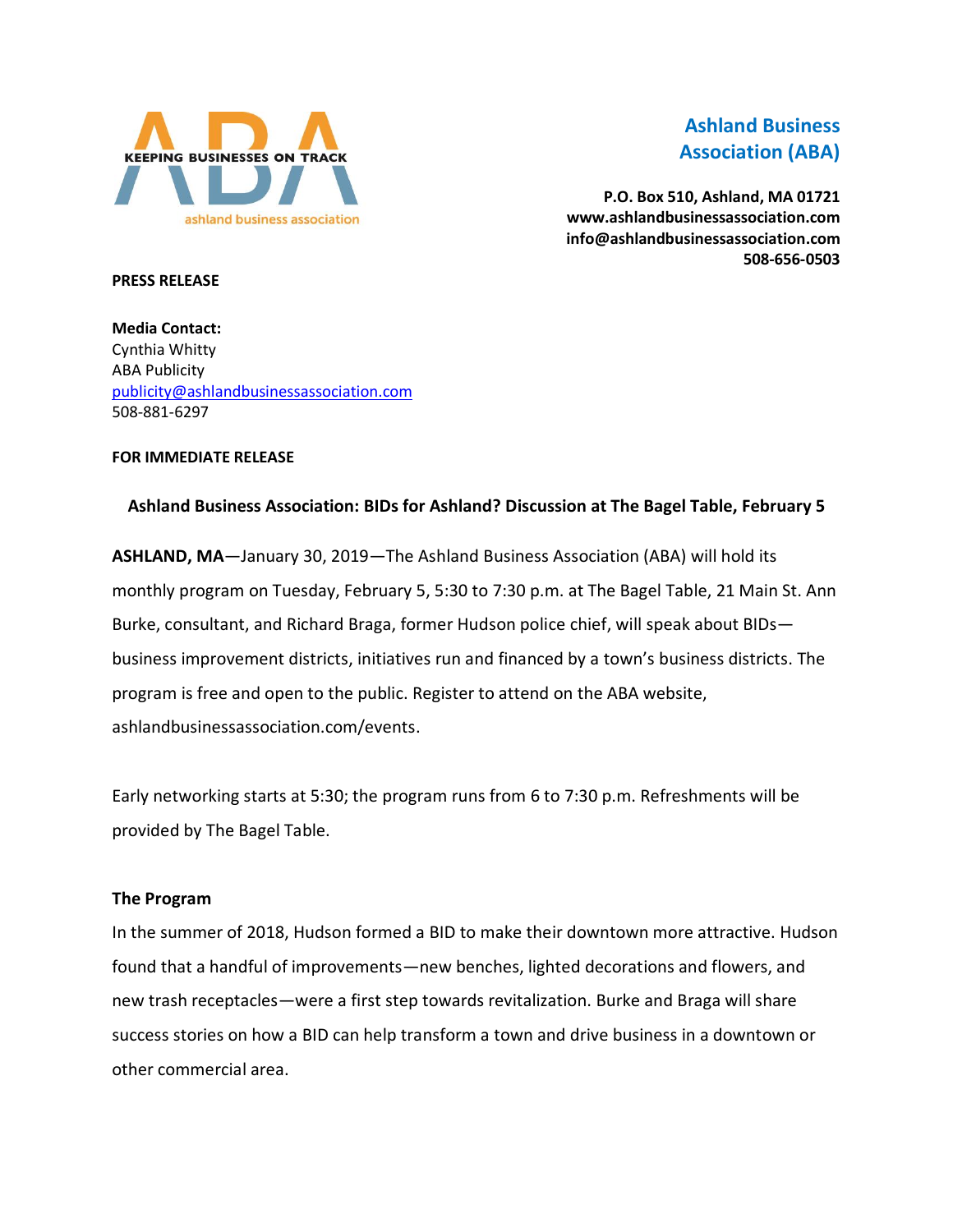Should Ashland create a BID for its commercial areas downtown or on Pond Street? Come to the February 5 program to learn more.

#### **Business Spotlight**

Also on the program is Business Coach Ken Erdelt, co-owner with his wife Janet of a new local business, an ice cream truck, Refreshin' Concessions. Erdelt will share insights on how family dynamics impact running a business.

### **Trash Bag Raffle**

This spring, the Ashland Emergency Fund (AEF) is partnering with the Ashland Extended Day Program and the Ashland Food Pantry to hold their 10th annual Trash Bag Raffle, and is looking to make this year's fundraiser the biggest one ever. Attendees to the ABA program are encouraged to bring coupons and gift cards for the AEF Trash Bag Raffle. Attendees donating prizes on February 5 will be entered into a raffle that night to win one-half off their ABA membership. Businesses donating prizes will be listed on the AEF website and Facebook page.

Businesses will have until February 8 to donate prizes. Kids will have until the end of March to donate packages of Ashland trash bags to the Ashland Food Pantry. The kids will then be entered into a raffle for the donated coupons and gift cards. For more information about the Trash Bag Raffle, contact ABA Vice President Wendy Pyne, wendy@protegro.com.

#### **About the Ashland Business Association**

Nearly 120 Ashland businesses make up the Ashland Business Association (ABA). The ABA holds programs or socials on the first Tuesdays of most months throughout the year. For more information, contact President Adam Sachs at president@ashlandbusinessassociation.com or call 508-656-0503. To join the ABA, visit www.ashlandbusinessassociation.com.